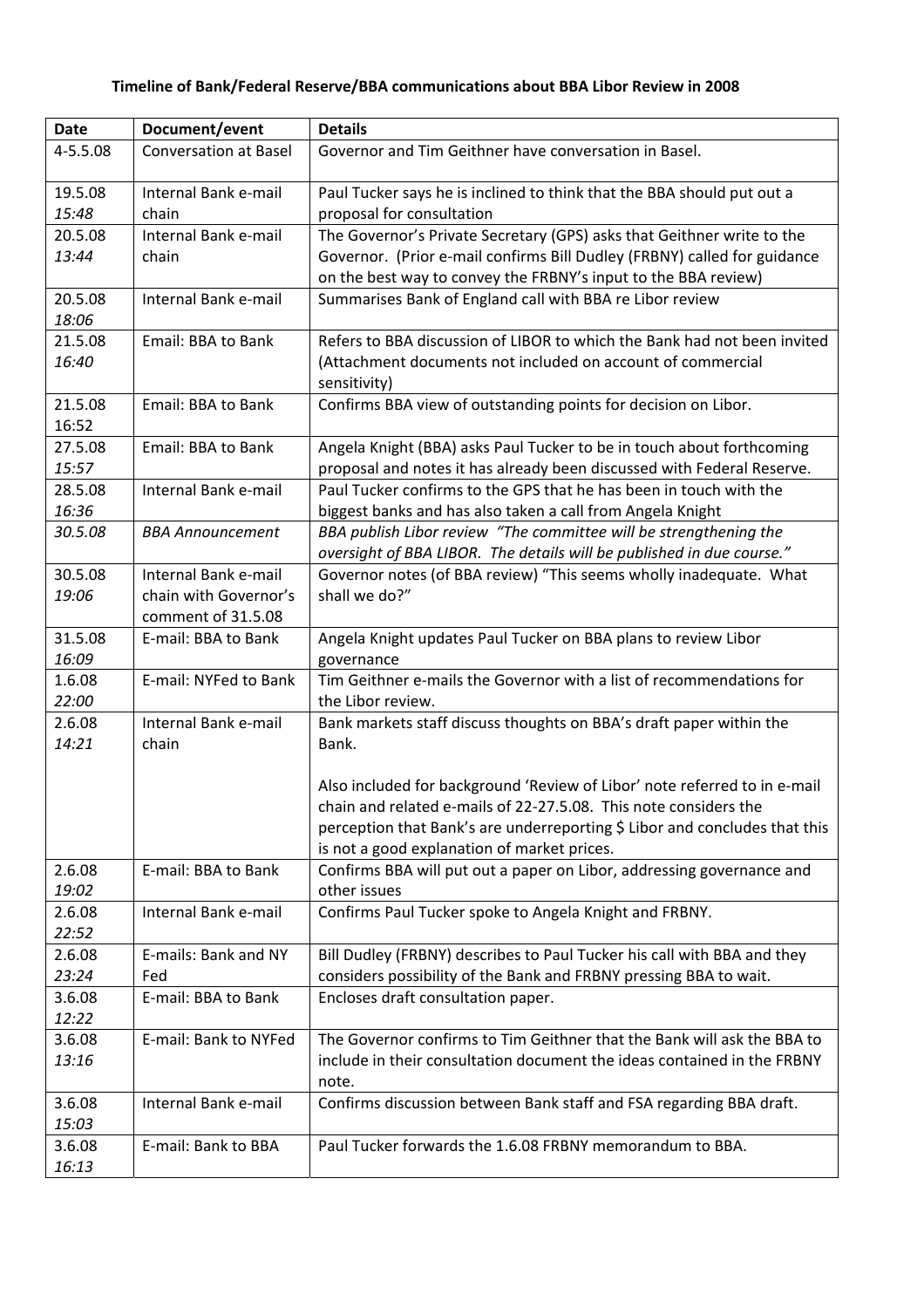## **Timeline of Bank/Federal Reserve/BBA communications about BBA Libor Review in 2008**

| <b>Date</b> | Document/event            | <b>Details</b>                                                                                       |
|-------------|---------------------------|------------------------------------------------------------------------------------------------------|
|             |                           |                                                                                                      |
| 3.6.08      | E-mails: NYFed to         | Confirms Federal Reserve view that the BBA draft does not go far enough                              |
| 16:56       | <b>Bank</b>               | and suggests BBA should consider a second afternoon fixing.                                          |
| 3.6.08      | E-mails: BBA & Bank       | Angela Knight confirms to Paul Tucker that changes are being made to                                 |
| 17:37       |                           | incorporate the views of the Fed.                                                                    |
| 4.6.08      | E-mail: BBA to Bank       | BBA confirms further version of draft consultation paper will be sent.                               |
| 07:27       | and prior chain.          |                                                                                                      |
|             |                           | Prior chain includes e-mail from Federal Reserve (Randy Kroszner) to BBA<br>and BBA reply.           |
| 4.6.08      | Internal Bank e-mail      | Confirms Fed taking same line as the Bank and that BBA release has been                              |
| 07:49       | and prior chain           | put back.                                                                                            |
| 4.6.08      | E-mail: BBA to Bank       | Attaches further draft of the consultation paper and seeks views.                                    |
| 08:30       |                           |                                                                                                      |
| 4.6.08      | Internal Bank e-mail      | FSA comments on BBA draft circulated within Bank and coordinating of                                 |
| 09:55       | chain and FSA/BBA e-      | Bank comments.                                                                                       |
|             | mails                     |                                                                                                      |
| 4.6.08      | E-mail: BBA to Bank       | Attaches further draft consultation paper.                                                           |
| 14:54       | and Federal Reserve       |                                                                                                      |
| 4.6.08      | Internal Bank e-mail      | Paul Tucker's office states that Angela Knight called to say the Federal                             |
| 15:39       | chain                     | Reserve were in broad agreement with the latest draft.                                               |
|             |                           | Discusses getting in touch with Federal Reserve to confirm.                                          |
| 4.6.08      | Internal Bank e-mail      | Confirms Bank has spoken to Dudley (FRBNY) and that markets staff will                               |
| 15:50       | chain                     | alert the GPS.                                                                                       |
| 4.6.08      | E-mail: Bank to BBA       | Sends working level comments from Bank markets area to BBA.                                          |
| 16:50       |                           |                                                                                                      |
| 4.6.08      | Internal Bank note        | Note to Governor's Private Secretary, confirms that the FRBNY are                                    |
|             |                           | broadly content with BBA draft in that it addresses the specific points                              |
|             |                           | made in President Geithner's memo.                                                                   |
|             |                           |                                                                                                      |
| 4.6.08      | Internal Bank e-mail      | GPS confirms that Governor agrees with the note and maps out                                         |
| 20:10       |                           | outstanding points.                                                                                  |
|             |                           |                                                                                                      |
| 4.6.08      | Internal Bank e-mail      | Federal Reserve confirms to BBA that it is working with the Bank of                                  |
| 23:15       | circulating e-mail of     | England to deliver some further comments.                                                            |
|             | <b>Federal Reserve to</b> |                                                                                                      |
|             | <b>BBA</b>                |                                                                                                      |
| 4.6.08      | E-mail: BBA to Bank       | Angela Knight updates Paul Tucker                                                                    |
| 23:18       | Internal Bank e-mail      |                                                                                                      |
| 5.6.08      | chain                     | Confirms Bank line on governance section of BBA draft and reference to                               |
| 08:28       |                           | central banks has been cleared with FRBNY and that they look to the<br>Bank to take a lead with BBA. |
|             |                           |                                                                                                      |
| 5.6.08      | E-mail: Bank to NYFed     | Bank confirms to FRBNY the comments sent to BBA.                                                     |
| 11:39       |                           |                                                                                                      |
| 5.6.08      | E-mail: Bank to BBA       | Describes Bank stance on stronger governance and says that the Bank's                                |
| 17:09       |                           | name should not be used in the consultation paper; notes that FSA and                                |
|             |                           | Federal Reserve are of the same position.                                                            |
| 6.6.08      | Internal Bank e-mail      | Updates Governor's Private Secretary on the latest position with the                                 |